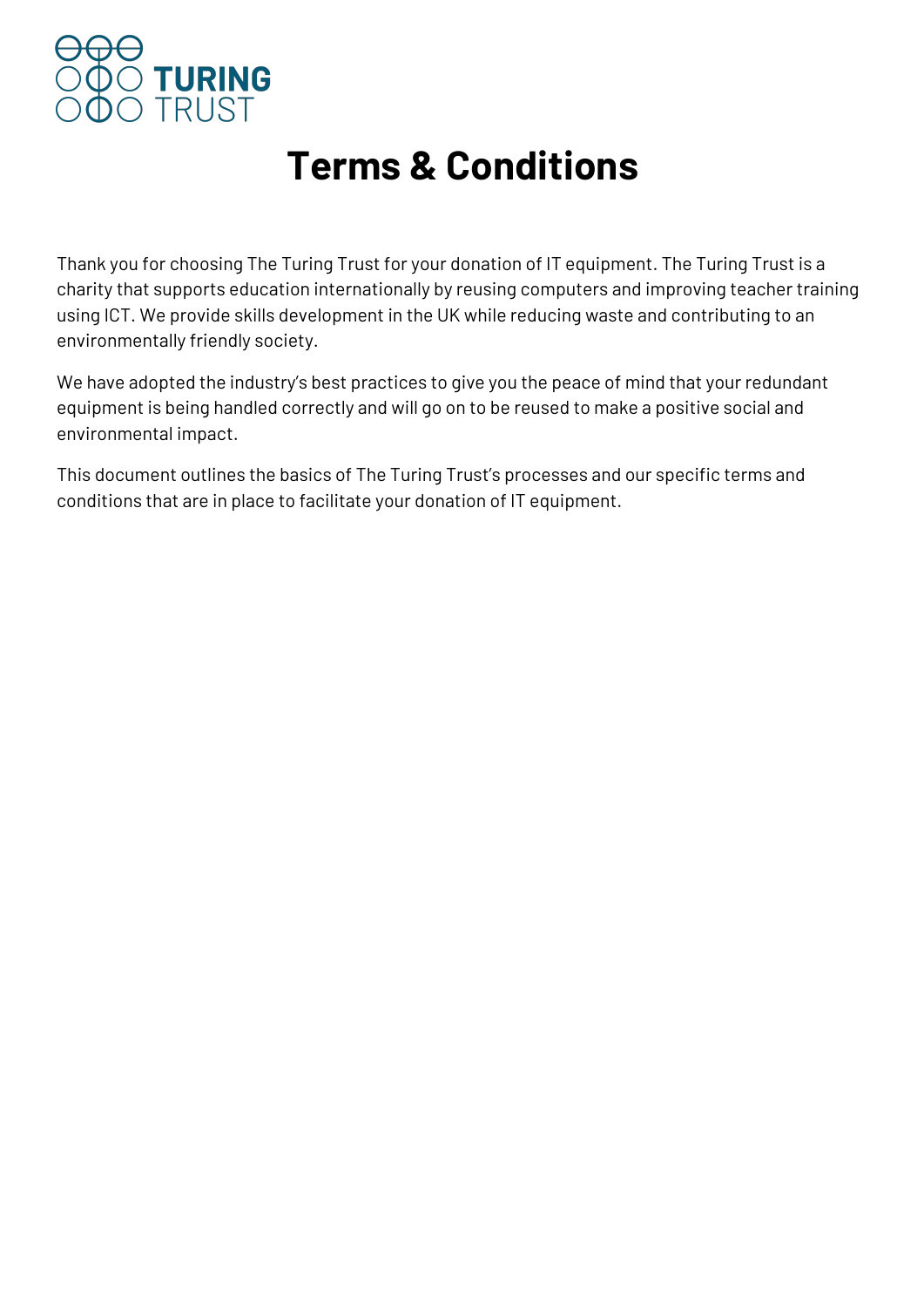

### **Our Terms**

### **Parties**

- A. The Turing Trust is registered under the Office of the Scottish Charity Regulator: SC046150 and the Charities Commission in England & Wales: 1156687, whose registered office is at Unit 7c, Pentland Industrial Estate, Loanhead, EH20 9QH ("TT");
- B. The Donor of IT equipment be they an individual or organisation will be referred to throughout as the "Donor".

### 1. **Interpretation**

1.1. The following definitions and rules of interpretation apply in these terms:

**Applicable Laws**: all applicable laws, statutes, regulations and codes from time to time in force.

**Business Day**: a day, other than a Saturday, Sunday or public holiday in Scotland.

**Collection Location** the location for collection of Equipment as agreed between the parties in writing prior to collection of the Equipment. **Control**: shall be as defined in section 1124 of the Corporation Tax Act 2010, and the expression change of control shall be construed accordingly.

**Data Protection Legislation**: the Data Protection Act 2018.

**Equipment**: any equipment which is the subject of the Services as agreed between the parties in writing from time to time.

**GDPR**: UK General Data Protection Regulation (UK GDPR), tailored by the Data Protection Act 2018.

- 1.2. Clause and paragraph headings shall not affect the interpretation of these terms.
- 1.3. A **Donor** may include a natural person, corporate or unincorporated body (whether or not having separate legal personality).
- 1.4. A reference to a **Donor** may include any company, corporation or other body corporate, wherever and however incorporated or established.
- 1.5. Unless the context otherwise requires, words in the singular shall include the plural and in the plural shall include the singular.
- 1.6. Unless the context otherwise requires, a reference to one gender shall include a reference to the other gender.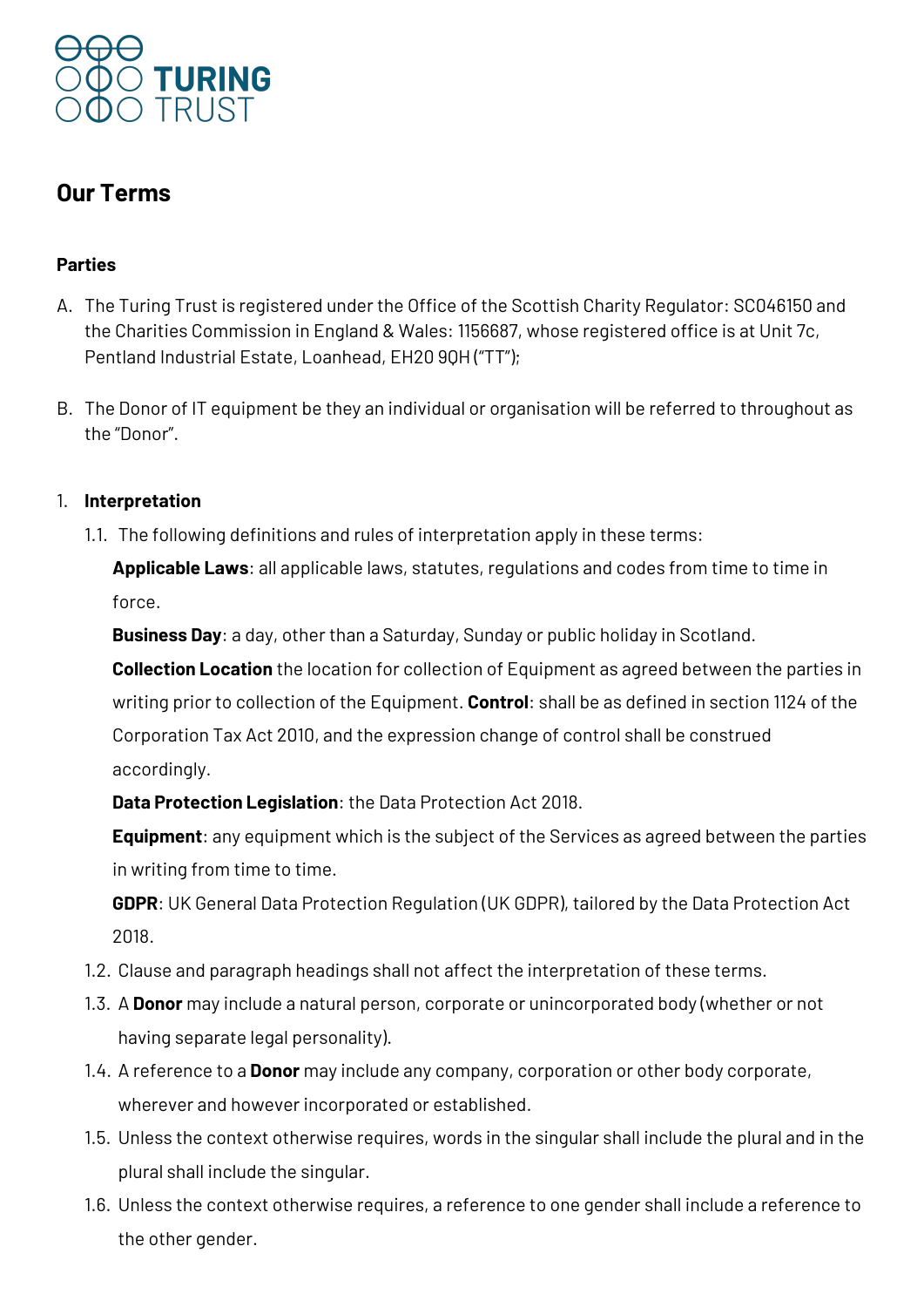

- 1.7. A reference to a statute or statutory provision is a reference to it as amended, extended or re-enacted from time to time.
- 1.8. A reference to a statute or statutory provision shall include all subordinate legislation made from time to time under that statute or statutory provision.
- 1.9. A reference to writing or written includes email.
- 1.10. Any obligation on a party not to do something includes an obligation not to allow that thing to be done.
- 1.11. Any words following the terms including, include, in particular, for example or any similar expression shall be construed as illustrative and shall not limit the sense of the words, description, definition, phrase or term preceding those terms.

### 2. **The Turing Trust's obligations**

- 2.1. TT shall use reasonable endeavours to provide the Services in accordance with the terms in all material respects.
- 2.2. TT shall use reasonable endeavours to meet any performance dates specified as part of the Services but any such dates shall be estimates only and time for performance by TT shall not be of the essence of these terms.
- 2.3. TT shall provide the Services using reasonable skill and care and in accordance with all Applicable Laws.

### 3. **Donor's obligations**

- 3.1. The Donor shall:
	- 3.1.1.co-operate with TT in all matters relating to the provision of the Services;
	- 3.1.2. provide to TT in a timely manner all documents, information, items and materials in any form (whether owned by the Donor or a third party) reasonably required by TT in connection with the provision of the Services and ensure that they are accurate and complete in all material respects;
	- 3.1.3. obtain and maintain all necessary licences and consents and comply with all relevant legislation as required to enable TT to provide the Services;
- 3.2. If TT's performance of its obligations under these terms is prevented or delayed by any act or omission of the Donor, its agents, subcontractors, consultants or employees then, without prejudice to any other right or remedy it may have, TT shall be allowed an extension of time to perform its obligations equal to the delay caused by the Donor.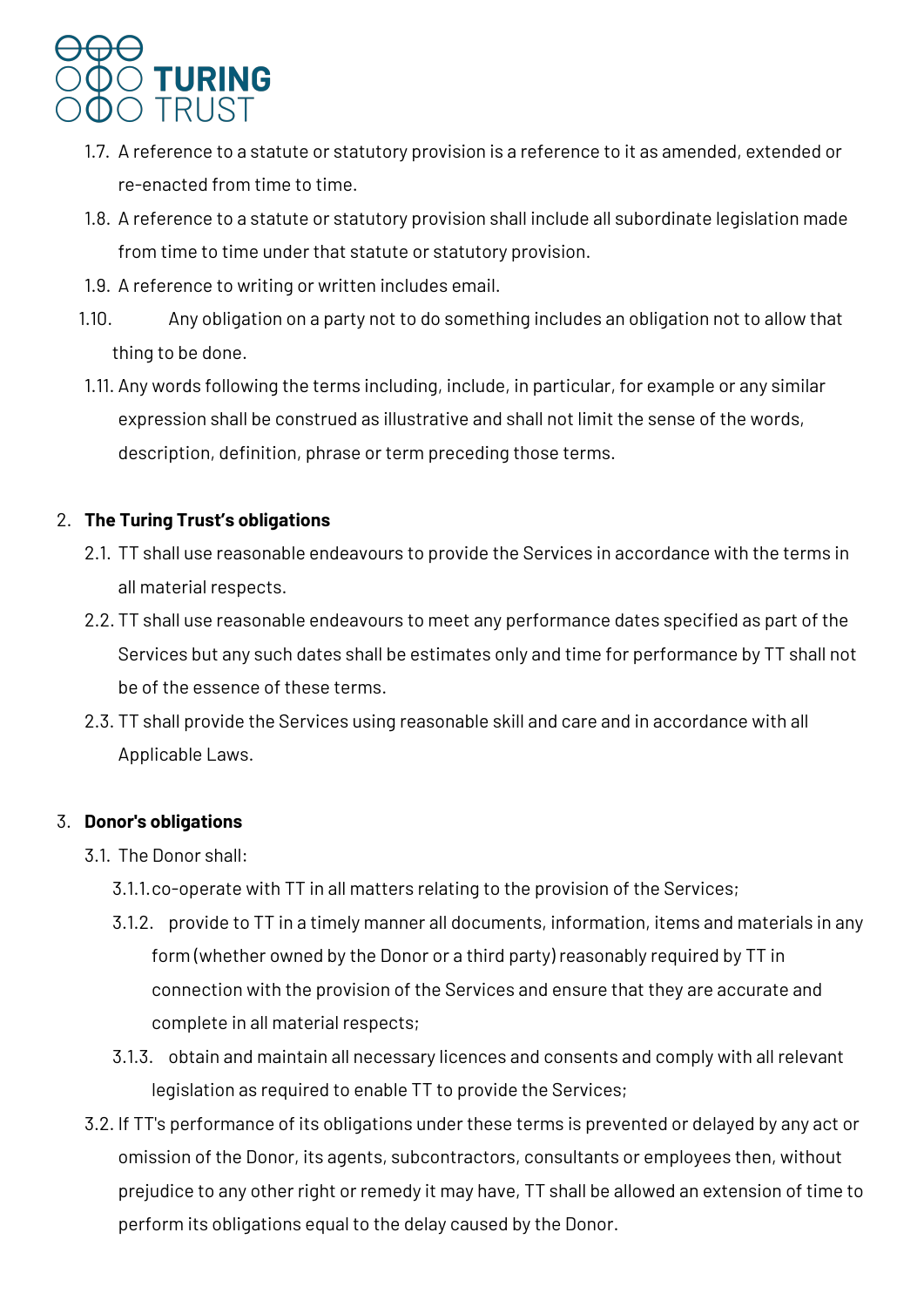

### 4. **Services**

- 4.1. TT will sanitise all data from disks included in such collection to comply with all applicable Data Protection Legislation, and any other relevant data protection legislation that may come into force during the period of these terms. TT acknowledges that all such data held in the collected equipment is the property of The Donor and shall take all reasonable precautions to prevent disclosure of such data to any third party before such data cleansing is completed including storage of equipment in a secure location prior to data wiping.
- 4.2. TT will re-use all suitable equipment in organisations involved in education, agriculture, health, governance, training or social improvement in developing countries as well as in the United Kingdom. Once refurbished, this equipment is tested before re-use to ensure that it complies with all applicable health and safety legislation and any other relevant health and safety legislation that may come into force during the period of these terms.
- 4.3. On receiving a donation all IT equipment will undergo TT's Data Destruction procedures outlined in TT's Data Destruction Policy.
- 4.4.Through TT's refurbishment processes equipment will be assessed for reuse. Suitable items will be refurbished and sent to schools to support the education of disadvantaged students or similar charities. At the discretion of TT items that are unsuitable for use in schools or charitable organisations may sell items of equipment that cannot be effectively re-used. Any proceeds from sales will be used for charitable purposes in mitigating the costs of providing computers to its beneficiaries.
- 4.5. Where equipment is not suitable for re-use, such equipment is disposed of in a manner that complies with the WEEE directive and all other current environmental protection legislation and any other relevant environmental protection legislation that may come into force during the period of these terms. For equipment that will be sent outside of the UK TT shall ensure that there is a suitable recycling solution in place for when PCs come to end-of-life that adheres to European Union WEEE directives. In doing so TT will ensure zero IT equipment is sent to landfill.
- 4.6. In undertaking the activities outlined in these terms, TT shall comply with all current health & safety legislation and codes of practice (including the Health and Safety at Work Act 1974 and the Management of Health and Safety at Work Regulations 1999) and any other relevant health and safety legislation or codes of practice that may come into force during the period of these terms.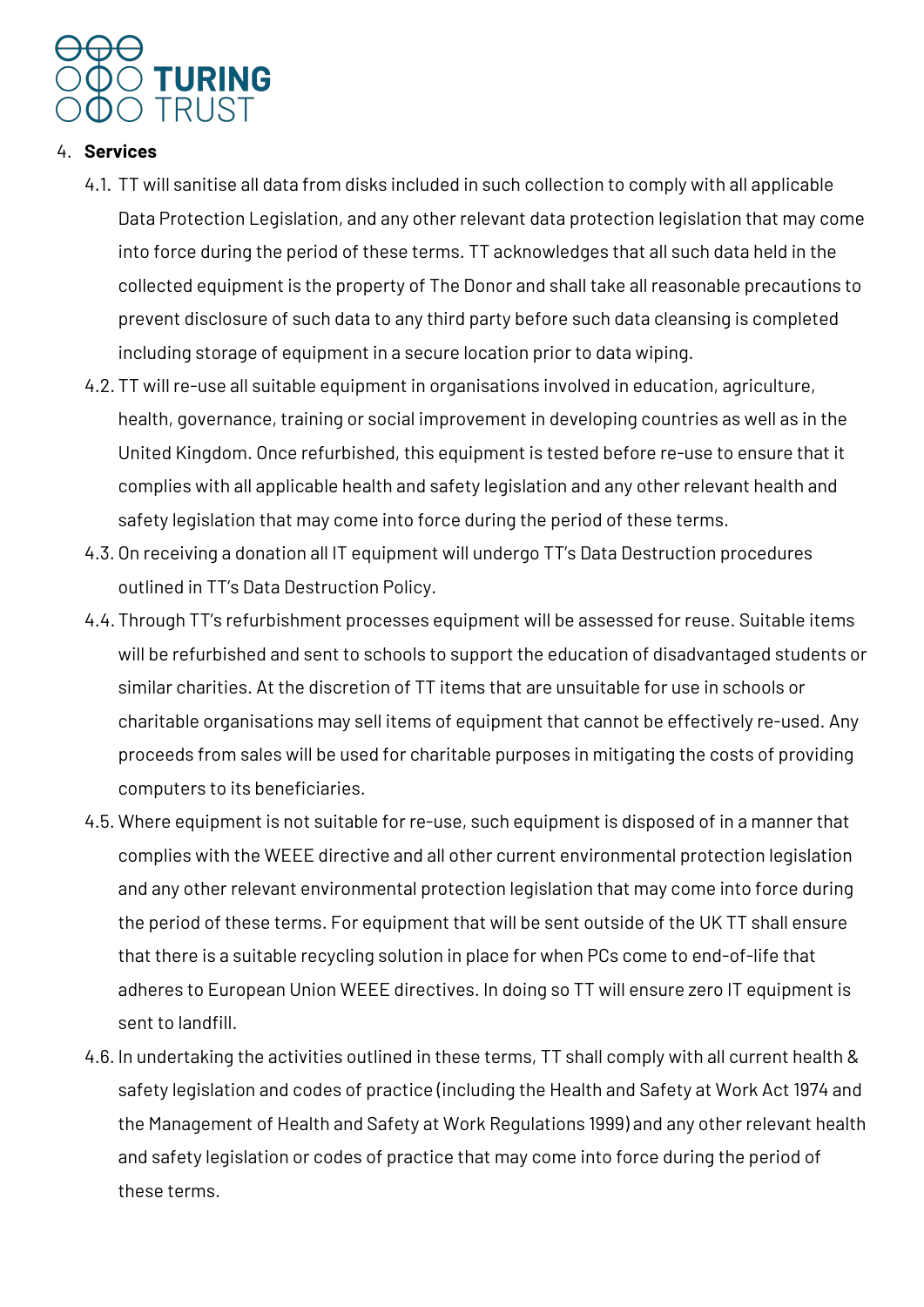

### 5. **Service timescales**

5.1. Following a collection, TT will create a processing lot within 24 hours of its arrival at our warehouse. We then aim to sort the equipment, recording the basic equipment details within 5 working days. Then we will test and process equipment, as well as completing the data sanitisation or destruction within 20 working days.

### 6. **Charges and payment**

- 6.1. If required, in consideration of the provision of the Services by TT, the Donor shall pay the Charges.
- 6.2. TT may increase the Charges from time to time by giving at least 30 Business Days written notice to the Donor.
- 6.3. Any increase in the Charges shall affect any Services agreed between the parties after the effective date of the increase pursuant to clause 5.2.
- 6.4. TT shall invoice the Donor for any Service on its completion.
- 6.5. The Donor shall pay each invoice submitted to it by TT within 30 days of receipt to a bank account nominated in writing by TT from time to time.
- 6.6. Without prejudice to any other right or remedy that it may have, if the Donor fails to pay TT any sum due under these terms on the due date:
	- 6.6.1. the Donor shall pay interest on the overdue sum from the due date until payment of the overdue sum, whether before or after judgment. Interest under this clause will accrue each day at 4% a year above the Bank of England's base rate from time to time, but at 4% a year for any period when that base rate is below 0%; and
	- 6.6.2. TT may suspend part or all of the provision of Services until payment has been made in full.
- 6.7. All sums payable to TT under these terms are exclusive of VAT, and the Donor shall in addition pay an amount equal to any VAT chargeable on those sums on delivery of a VAT invoice.

### 7. **Collection arrangements**

- 7.1. Any collection of Equipment comprising the Services shall be from the Collection Location and at such time as shall be agreed in writing between the parties before collection.
- 7.2. Collection shall be completed on the completion of loading the Equipment at the Collection Location.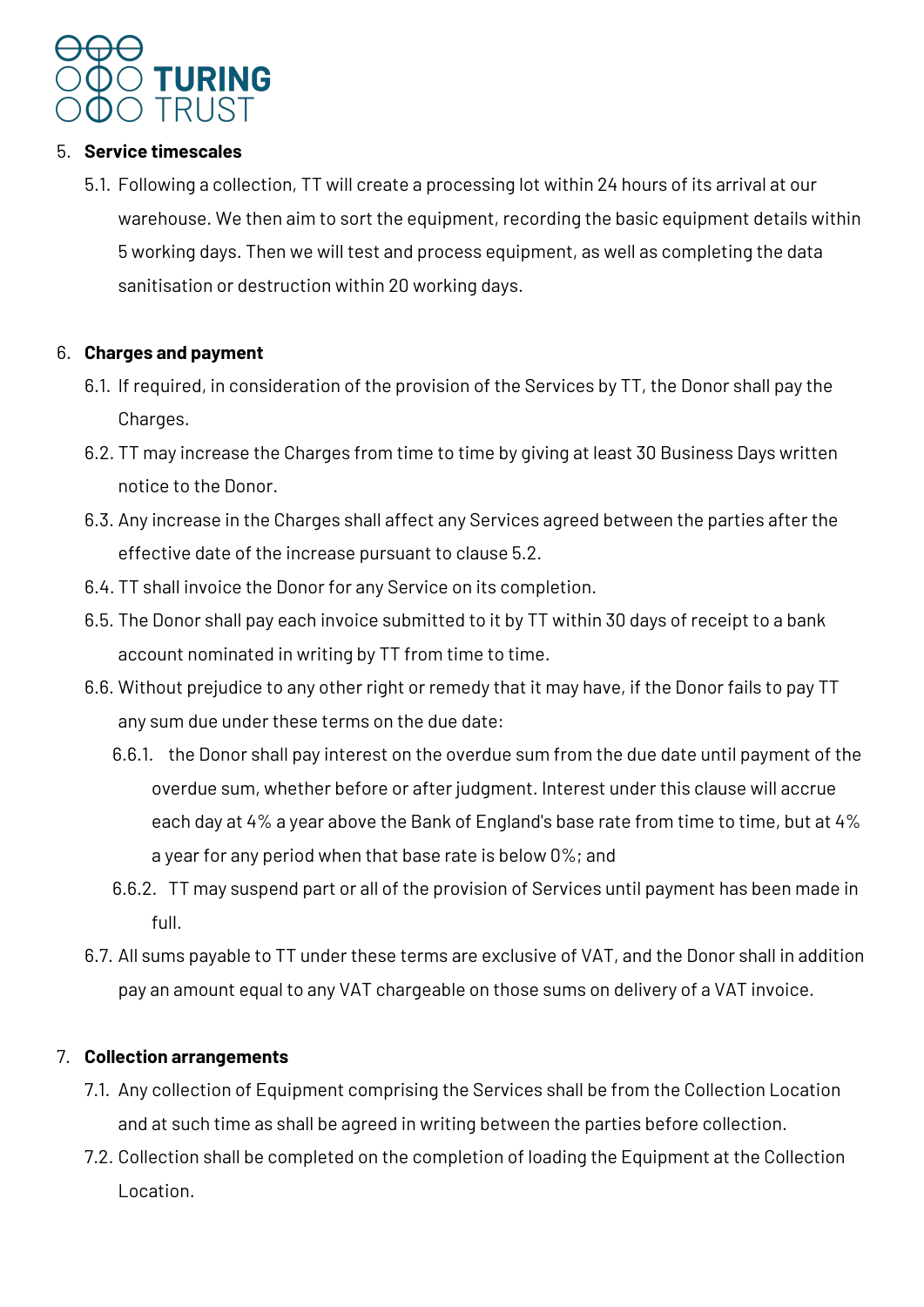

### 8. **Title in equipment**

8.1. The Donor shall transfer title in Equipment to TT with full title guarantee on completion of collection of such Equipment by TT pursuant to clause 7.2 or delivery of such Equipment to TT by the Donor as the case may be.

### 9. **Data protection and data processing**

- 9.1. Both parties will comply with all applicable requirements of the General Data Protection Regulation. This clause is in addition to, and does not relieve, remove or replace, a party's obligations under the General Data Protection Regulation.
- 9.2. The parties acknowledge that for the purposes of the General Data Protection Regulation, the Donor is the Data Controller, TT is acting as the Data Processor (where Data Controller and Data Processor have the meanings as defined in the General Data Protection Regulation.
- 9.3. Without prejudice to the generality of clause 9.1, the Donor will ensure that it has all necessary appropriate consents and notices in place to enable lawful transfer of the Personal Data to TT for the duration and purposes of these terms.
- 9.4. Without prejudice to the generality of clause 9.1, TT shall, in relation to any Personal Data processed in connection with the performance by TT of its obligations under these terms:
	- 9.4.1. process that Personal Data only on the written instructions of the Donor unless TT is required by the laws of any member of the European Union or by the laws of the European Union applicable to TT to process Personal Data (Applicable Data Processing Laws). Where TT is relying on laws of a member of the European Union or European Union law as the basis for processing Personal Data, TT shall promptly notify the Donor of this before performing the processing required by the Applicable Data Processing Laws unless those Applicable Data Processing Laws prohibit TT from so notifying the Donor;
	- 9.4.2. ensure that it has in place appropriate technical and organisational measures, reviewed and approved by the Donor, to protect against unauthorised or unlawful processing of Personal Data and against accidental loss or destruction of, or damage to, Personal Data, appropriate to the harm that might result from the unauthorised or unlawful processing or accidental loss, destruction or damage and the nature of the data to be protected, having regard to the state of technological development and the cost of implementing any measures (those measures may include, where appropriate, pseudonymising and encrypting Personal Data, ensuring confidentiality, integrity, availability and resilience of its systems and services, ensuring that availability of and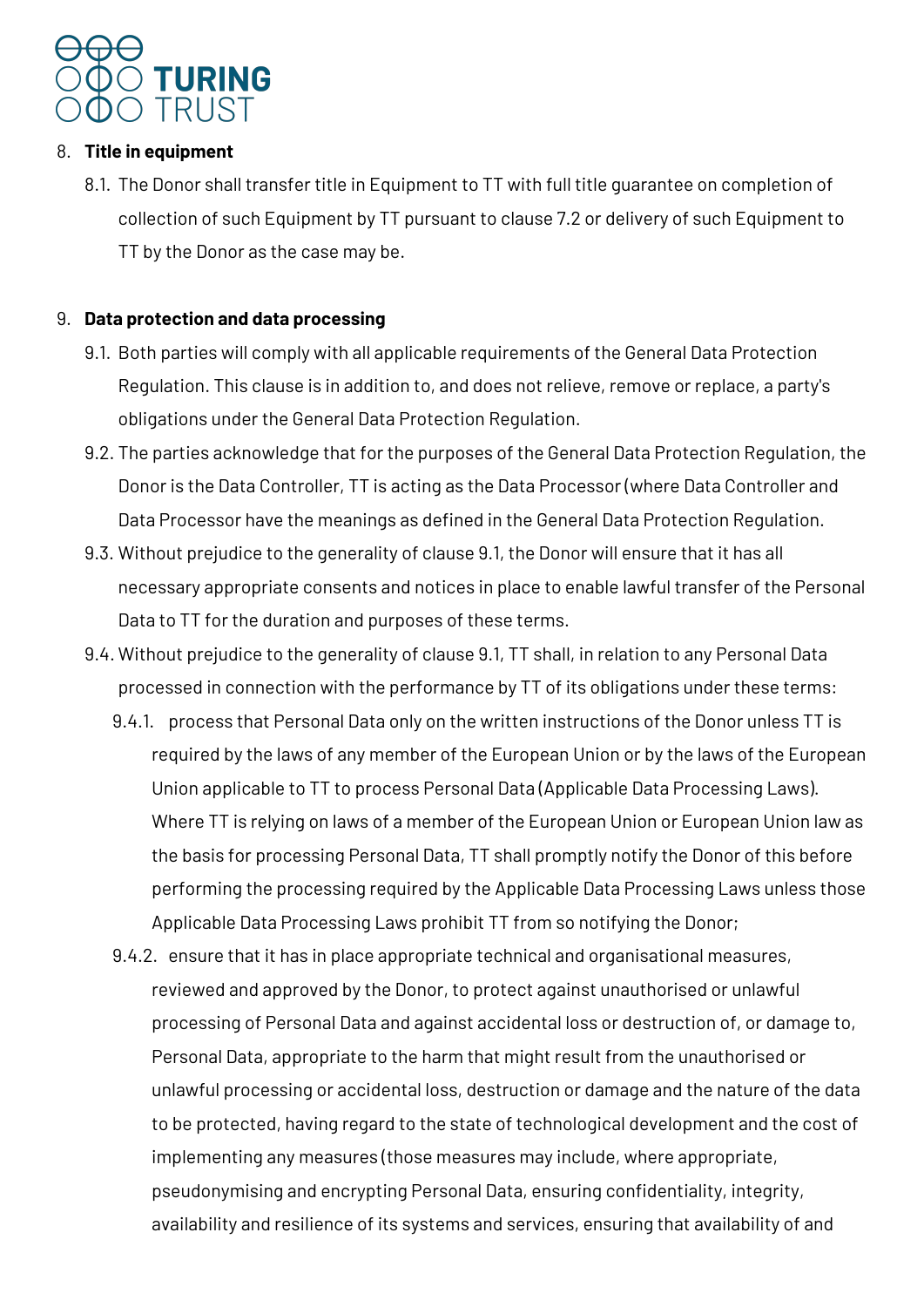

access to Personal Data can be restored in a timely manner after an incident, and regularly assessing and evaluating the effectiveness of the technical and organisational measures adopted by it);

- 9.4.3. ensure that all personnel who have access to and/or process Personal Data are obliged to keep the Personal Data confidential; and
- 9.4.4. not transfer any Personal Data outside of the European Economic Area unless the prior written consent of the Donor has been obtained and the following conditions are fulfilled:
	- 9.4.4.1. the Donor or TT has provided appropriate safeguards in relation to the transfer;
	- 9.4.4.2. the data subject has enforceable rights and effective legal remedies;
	- 9.4.4.3. TT complies with its obligations under the General Data Protection Regulation by providing an adequate level of protection to any Personal Data that is transferred; and
	- 9.4.4.4. TT complies with reasonable instructions notified to it in advance by the Donor with respect to the processing of the Personal Data;
- 9.4.5. assist the Donor, at the Donor's cost, in responding to any request from a Data Subject and in ensuring compliance with its obligations under the General Data Protection Regulation with respect to security, breach notifications, impact assessments and consultations with supervisory authorities or regulators;
- 9.4.6. notify the Donor without undue delay on becoming aware of a Personal Data breach;
- 9.4.7. maintain complete and accurate records and information to demonstrate its compliance with this clause 9 and allow for audits by the Donor or the Donor's designated auditor.
- 9.5. Under GDPR, you have a right to ask us what personal information we hold about you, and to request a copy of your information. This is known as a 'subject access request' (SAR). SARs need to be made in writing and we ask that your written request is accompanied by proof of identify. We have one calendar month within which to provide you with the information you've asked for (although we will try to provide this to you as promptly as possible). If you require any corrections to be made in the data we hold about you, or if you wish to request the deletion of your personal data, you can inform us by email and we will action these amendments on your behalf.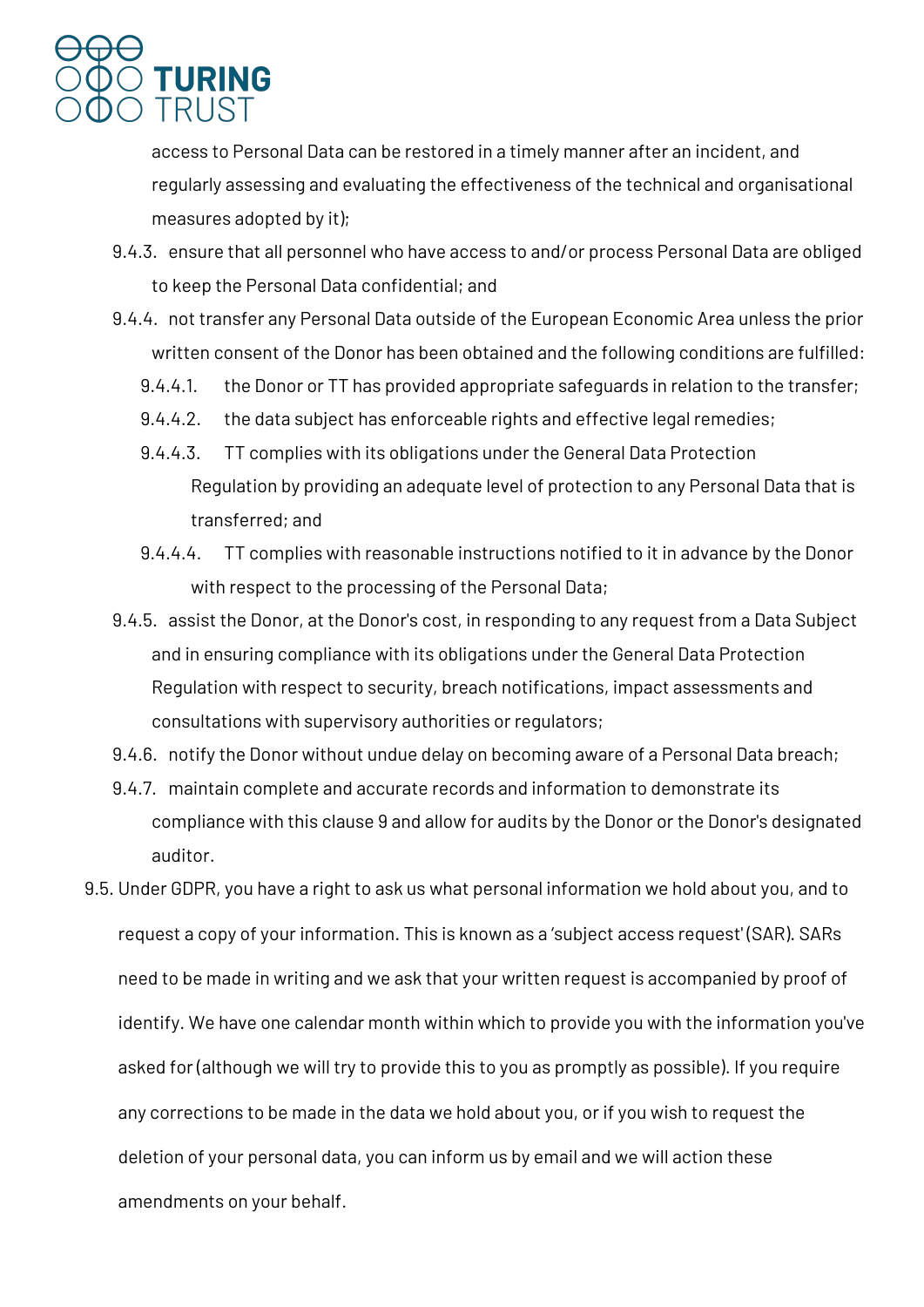

### 10. **Confidentiality**

- 10.1. Each party undertakes that it shall not at any time disclose to any person any confidential information concerning the business, affairs, Donors, clients or suppliers of the other party except as permitted by clause 10.2.1.
- 10.2. Each party may disclose the other party's confidential information:
	- 10.2.1. to its employees, officers, representatives, sub-contractors or advisers who need to know such information for the purposes of exercising the party's rights or carrying out its obligations under or in connection with these terms. Each party shall ensure that its employees, officers, representatives, sub-contractors or advisers to whom it discloses the other party's confidential information comply with this clause 10; and
	- 10.2.2. as may be required by law, a court of competent jurisdiction or any governmental or regulatory authority.
- 10.3. No party shall use the other party's confidential information for any purpose other than to exercise its rights and perform its obligations under or in connection with these terms.

#### 11. **Limitation of liability**

- 11.1. From the time of receipt of IT equipment from the Donor, TT assumes full responsibility and liability in law for any subsequent damage or injury arising directly from any such IT equipment that has been collected and for any claim made for such losses.
- 11.2.Nothing in these terms shall limit or exclude TT's liability for:
	- 11.2.1. death or personal injury caused by its negligence;
	- 11.2.2. fraud or fraudulent misrepresentation; or
	- 11.2.3. any other liability which cannot be limited or excluded by applicable law.
- 11.3.Subject to clause 11.1, TT shall not be liable to the Donor, whether in contract, tort (including negligence), for breach of statutory duty, or otherwise, arising under or in connection with these terms for any:
	- 11.3.1. loss of profits;
	- 11.3.2. loss of sales or business;
	- 11.3.3. loss of agreements or contracts;
	- 11.3.4. loss of anticipated savings;
	- 11.3.5. loss of or damage to goodwill;
	- 11.3.6. loss of use or corruption of software, data or information; or
	- 11.3.7. indirect or consequential loss.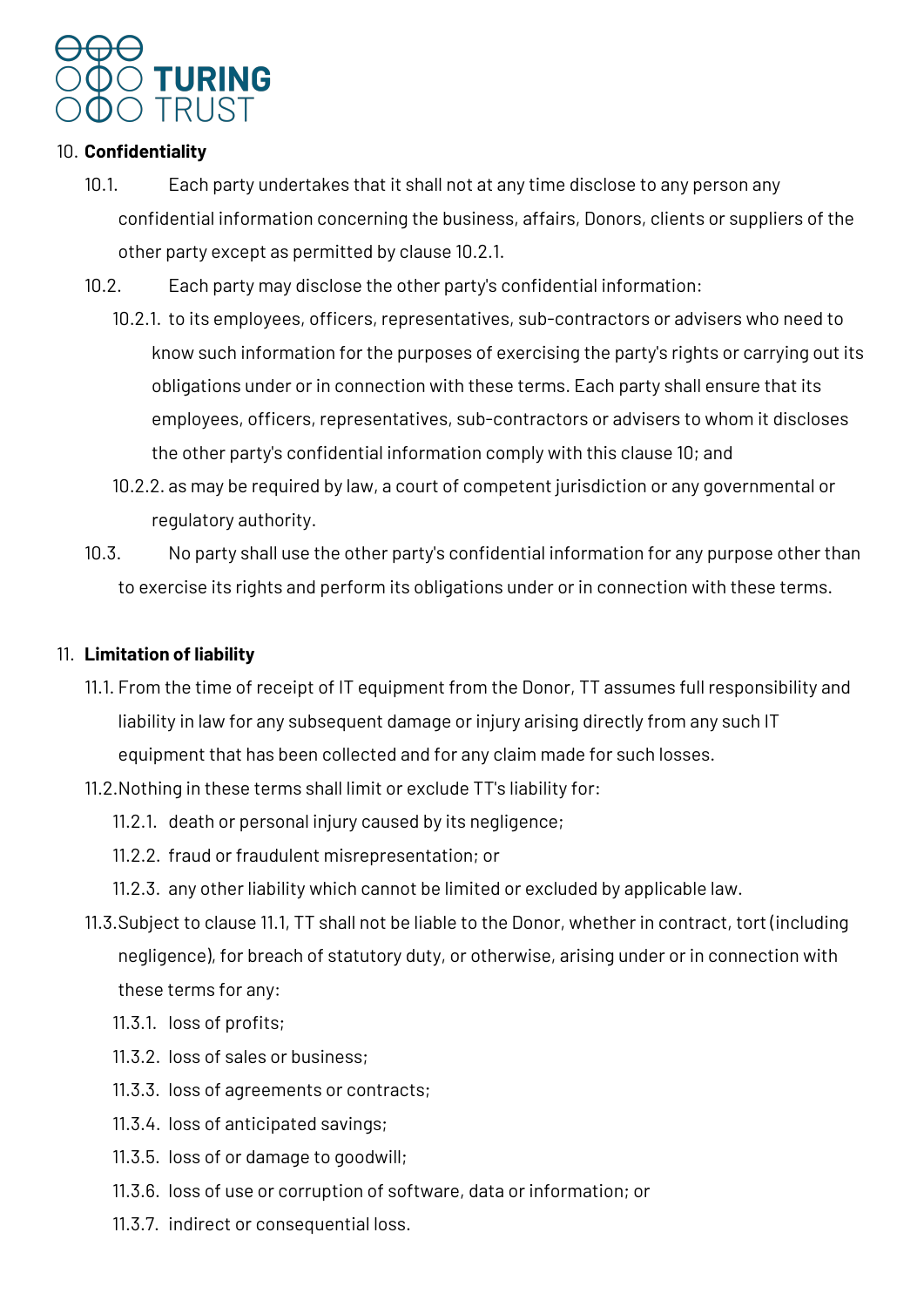## TURING **TRUST**

11.4. Subject to clause 11.1, TT's total liability to the Donor, whether in contract, tort (including negligence), for breach of statutory duty, or otherwise, arising under or in connection with these terms shall be limited to the greater of £1,000 and the aggregate Charges payable by the Donor under these terms in the preceding 12 month period.

### 12. **Force majeure**

- 12.1.**Force Majeure** Event means any circumstance not within a party's reasonable control including, without limitation:
	- 12.1.1. acts of God, flood, drought, earthquake or other natural disaster;
	- 12.1.2. epidemic or pandemic;
	- 12.1.3. terrorist attack, civil war, civil commotion or riots, war, threat of or preparation for war, armed conflict, imposition of sanctions, embargo, or breaking off of diplomatic relations;
	- 12.1.4. nuclear, chemical or biological contamination or sonic boom;
	- 12.1.5. any law or any action taken by a government or public authority, including without limitation imposing an export or import restriction, quota or prohibition, or failing to grant a necessary licence or consent;
	- 12.1.6. collapse of buildings, fire, explosion or accident; and
	- 12.1.7. any labour or trade dispute, strikes, industrial action or lockouts; and
	- 12.1.8. interruption or failure of utility service.
- 12.2. Provided it has complied with clause 12.4, if a party is prevented, hindered or delayed in or from performing any of its obligations under these terms by a Force Majeure Event (Affected Party), the Affected Party shall not be in breach of these terms or otherwise liable for any such failure or delay in the performance of such obligations. The time for performance of such obligations shall be extended accordingly.
- 12.3. The corresponding obligations of the other party will be suspended, and its time for performance of such obligations extended, to the same extent as those of the Affected Party
- 12.4. The Affected Party shall
	- 12.4.1. as soon as reasonably practicable after the start of the Force Majeure Event, notify the other party in writing of the Force Majeure Event, the date on which it started, its likely or potential duration, and the effect of the Force Majeure Event on its ability to perform any of its obligations under the agreement; and
	- 12.4.2. use all reasonable endeavours to mitigate the effect of the Force Majeure Event on the performance of its obligations.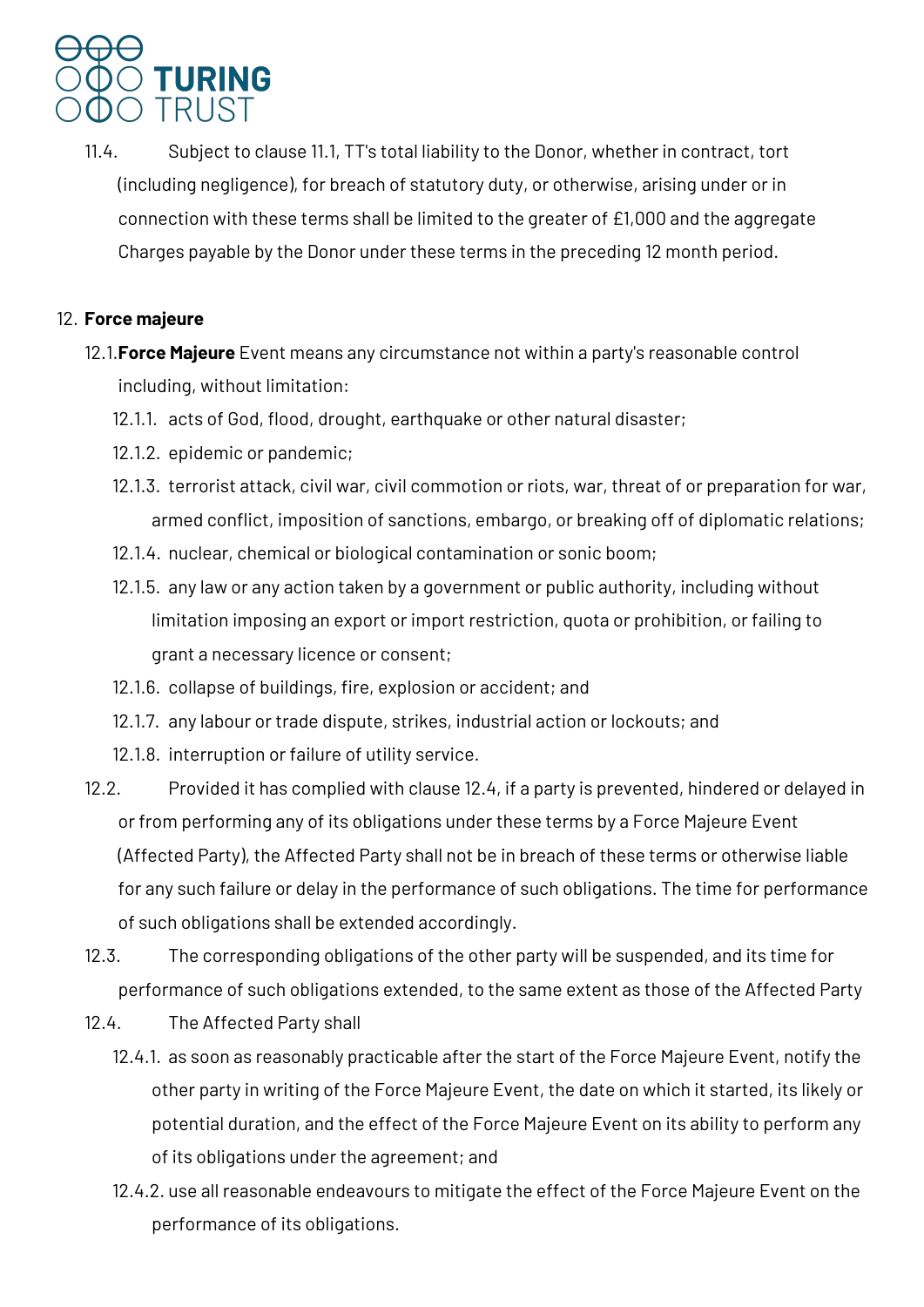# **TURING** TRUST

12.5. If the Force Majeure Event prevents, hinders or delays the Affected Party's performance of its obligations for a continuous period of more than 6 weeks, the party not affected by the Force Majeure Event may terminate these terms by giving one weeks' written notice to the Affected Party.

### 13. **Assignment and other dealings**

- 13.1.The Donor shall not assign, transfer, mortgage, charge, subcontract, declare a trust over or deal in any other manner with any of its rights and obligations under these terms.
- 13.2. TT may at any time assign, mortgage, charge, declare a trust over or deal in any other manner with any or all of its rights under these terms, provided that TT gives prior written notice of such dealing to the Donor.
- 13.3. TT may sub-contract all or part of its obligations under these terms but will be responsible for any failure of the sub-contractor.

### 14. **Variation**

14.1. No variation of these terms shall be effective unless it is in writing and signed by the parties (or their authorised representatives).

### 15. **Waiver**

- 15.1.A waiver of any right or remedy under these terms or by law is only effective if given in writing and shall not be deemed a waiver of any subsequent breach or default.
- 15.2. A failure or delay by a party to exercise any right or remedy provided under these terms or by law shall not constitute a waiver of that or any other right or remedy, nor shall it prevent or restrict any further exercise of that or any other right or remedy. No single or partial exercise of any right or remedy provided under these terms or by law shall prevent or restrict the further exercise of that or any other right or remedy.

### 16. **Rights and remedies**

16.1.The rights and remedies provided under these terms are in addition to, and not exclusive of, any rights or remedies provided by law.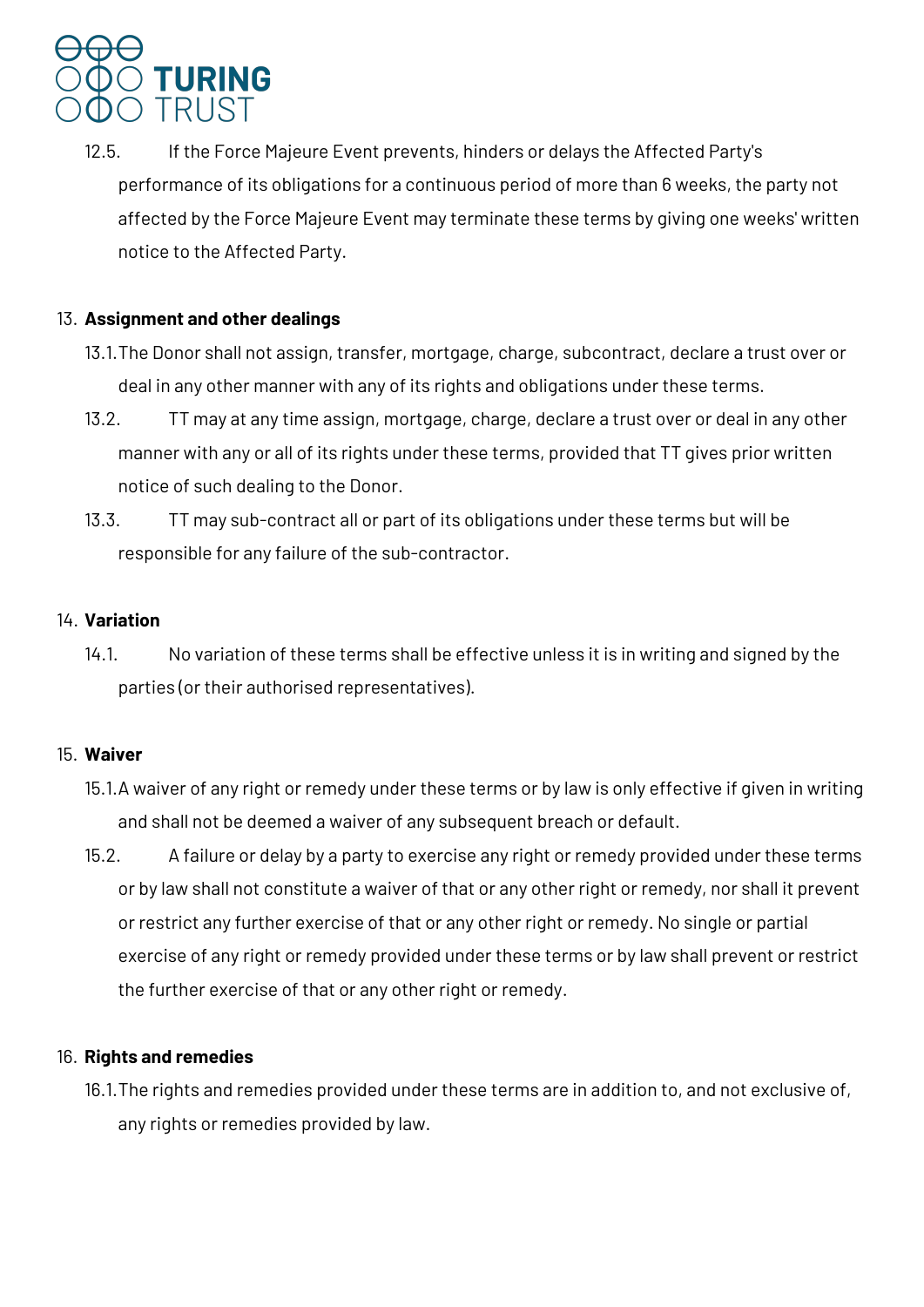

#### 17. **Severance**

- 17.1.If any provision or part-provision of these terms is or becomes invalid, illegal or unenforceable, it shall be deemed modified to the minimum extent necessary to make it valid, legal and enforceable. If such modification is not possible, the relevant provision or partprovision shall be deemed deleted. Any modification to or deletion of a provision or partprovision under this clause shall not affect the validity and enforceability of the rest of these terms.
- 17.2. If any provision or part-provision of these terms is invalid, illegal or unenforceable, the parties shall negotiate in good faith to amend such provision so that, as amended, it is legal, valid and enforceable, and, to the greatest extent possible, achieves the intended commercial result of the original provision.

### 18. **Entire agreement**

18.1.These terms constitute the entire agreement between the parties.

18.2. Each party agrees that it shall have no remedies in respect of any statement, representation, assurance or warranty (whether made innocently or negligently) that is not set out in these terms. Each party agrees that it shall have no claim for innocent or negligent misrepresentation {or negligent misstatement} based on any statement in these terms.

### 19. **Conflict**

19.1.If there is an inconsistency between any of the provisions of these terms and other documents, the provisions of these terms shall prevail.

### 20.**No partnership or agency**

- 20.1. Nothing in these terms is intended to, or shall be deemed to, establish any partnership or joint venture between any of the parties, constitute any party the agent of another party, or authorise any party to make or enter into any commitments for or on behalf of any other party.
- 20.2. Each party confirms it is acting on its own behalf and not for the benefit of any other person.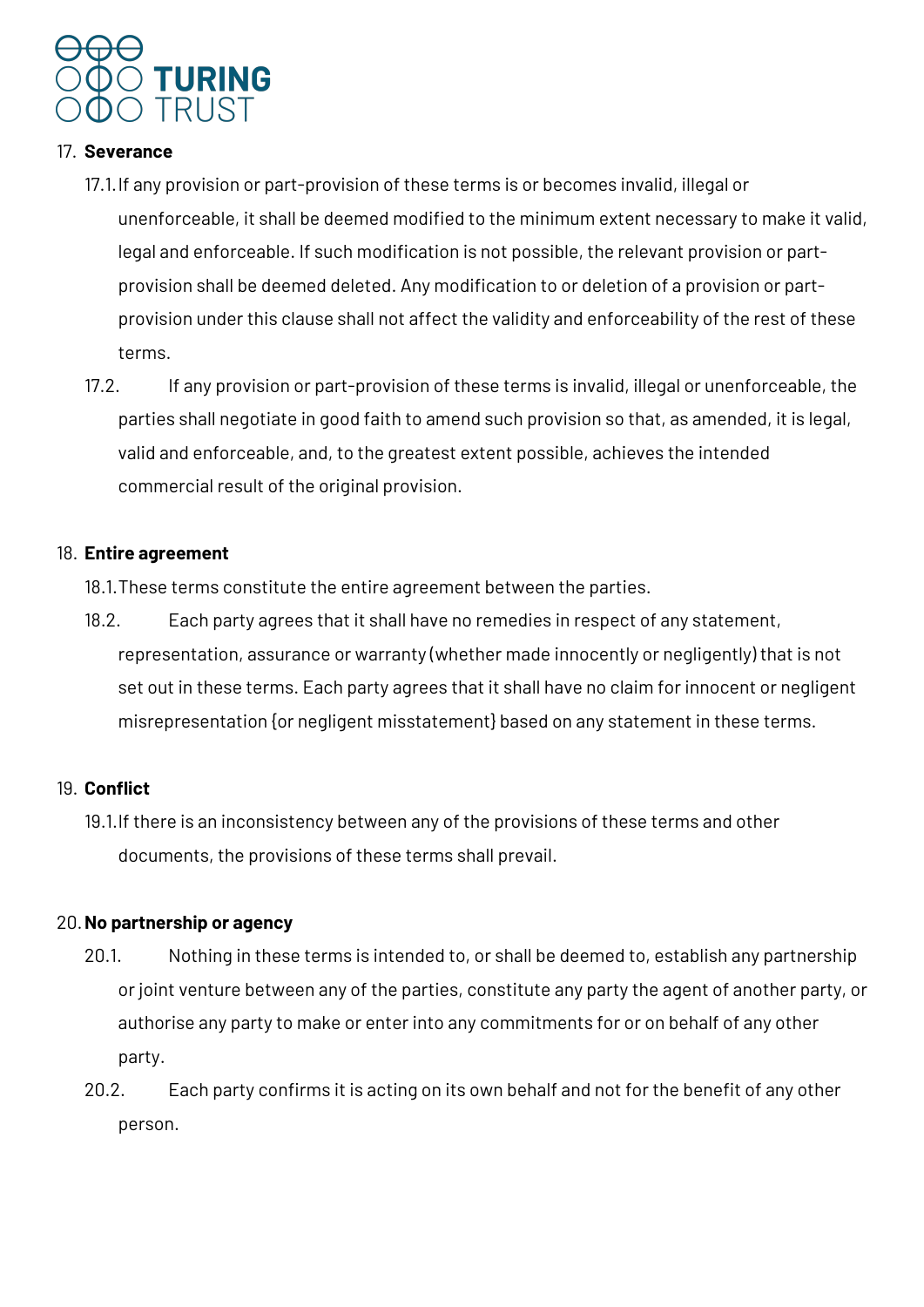

### 21. **Third party rights**

21.1.Unless it expressly states otherwise, these terms does not give rise to any rights under the Contracts (Rights of Third Parties) Act 1999 to enforce any term of these terms.

### 22.**Notices**

- 22.1. Any notice given to a party under or in connection with these terms shall be in writing and shall be:
	- 22.1.1. delivered by hand or by pre-paid first-class post or other next Business Day delivery service at its registered office (if a company) or its principal place of business (in any other case); or
	- 22.1.2. sent by email to info@turingtrust.co.uk
- 22.2. Any notice shall be deemed to have been received:
	- 22.2.1. if delivered by hand, on signature of a delivery receipt;
	- 22.2.2.if sent by pre-paid first-class post or other next Business Day delivery services, at 9.00 am on the second Business Day after posting or at the time recorded by the delivery service; and
	- 22.2.3.if sent by email, at 9.00 am on the next Business Day after transmission.
- 22.3. This clause does not apply to the service of any proceedings or any documents in any legal action or, where applicable, any arbitration or other method of dispute resolution.

### 23. **Counterparts**

- 23.1. These terms may be executed in any number of counterparts, each of which when executed shall constitute a duplicate original, but all the counterparts shall together constitute the one agreement.
- 23.2. No counterpart shall be effective until each party has executed at least one counterpart.

### 24.**Governing law**

24.1. These terms and any dispute or claim (including non-contractual disputes or claims) arising out of or in connection with it or its subject matter or formation shall be governed by and construed in accordance with the law of Scotland.